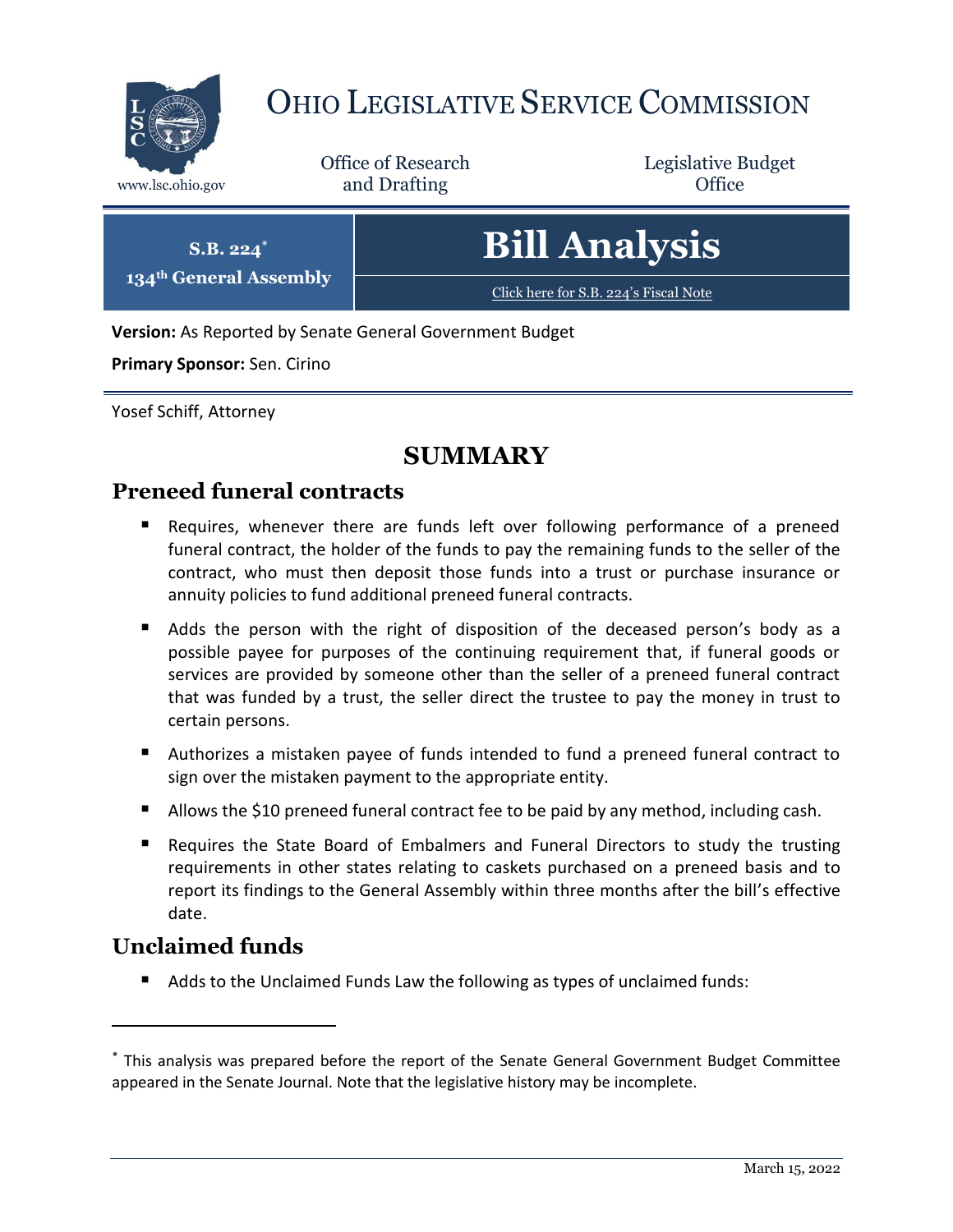- Funds held pursuant to a preneed funeral contract upon the contract beneficiary's 105<sup>th</sup> birthday, unless the holder, seller, or successor seller demonstrates to the Director of Commerce that the beneficiary is still alive;
- Funds held pursuant to a preneed funeral contract 30 days following the beneficiary's 95<sup>th</sup> birthday if the holder, the seller, or successor seller is unable to confirm that the beneficiary is still alive;
- Excess preneed funeral contract funds that the trustee was unable to pay to the beneficiary's estate or person with the right of disposition within 180 days of learning of the beneficiary's death.
- Requires the holder of funds for a preneed funeral contract to, at least 30 days prior to the beneficiary's 95<sup>th</sup> birthday, contact the seller or successor seller to inform the seller or successor seller of the beneficiary's upcoming 95<sup>th</sup> birthday.
- Requires the holder and the seller or successor seller to agree that one of them will attempt to confirm that the beneficiary is still alive.
- If it cannot be confirmed that the beneficiary is still alive within 30 days following the beneficiary's 95<sup>th</sup> birthday, requires the holder to report and remit the funds to the Director of Commerce in accordance with the Unclaimed Funds Law.

### **Funeral professionals**

- **Provides that a facility that is closing must give notice to various parties regarding any** unclaimed cremated remains.
- Requires the Board to add the violation of specified license transfer requirements to its list of violations for which it establishes commensurate forfeitures.
- Increases the fee to reactivate an embalmer's or funeral director's license from \$140 to \$200.
- Requires the Board to issue reciprocal licenses if certain criteria are met.
- Requires, rather than permits, the Board to determine under what conditions a courtesy card permit is to be issued to funeral directors in bordering states.
- Permits the Board to take disciplinary action against a licensee who provided services to a person knowing that those services were sold to that person by another person who lacked a license.
- **Eliminates the requirement that a funeral director, embalmer, or crematory operator** conspicuously display their name at the primary entrance to their facility.
- **E** Limits the requirement that an identification tag be provided for cremated remains to vessels that contain all the remains or more than ten cubic inches of remains.
- **E** Changes the retention period for receipts for acceptance of a dead body and delivery of cremated remains to the shorter of ten years or the time the crematory remains in business.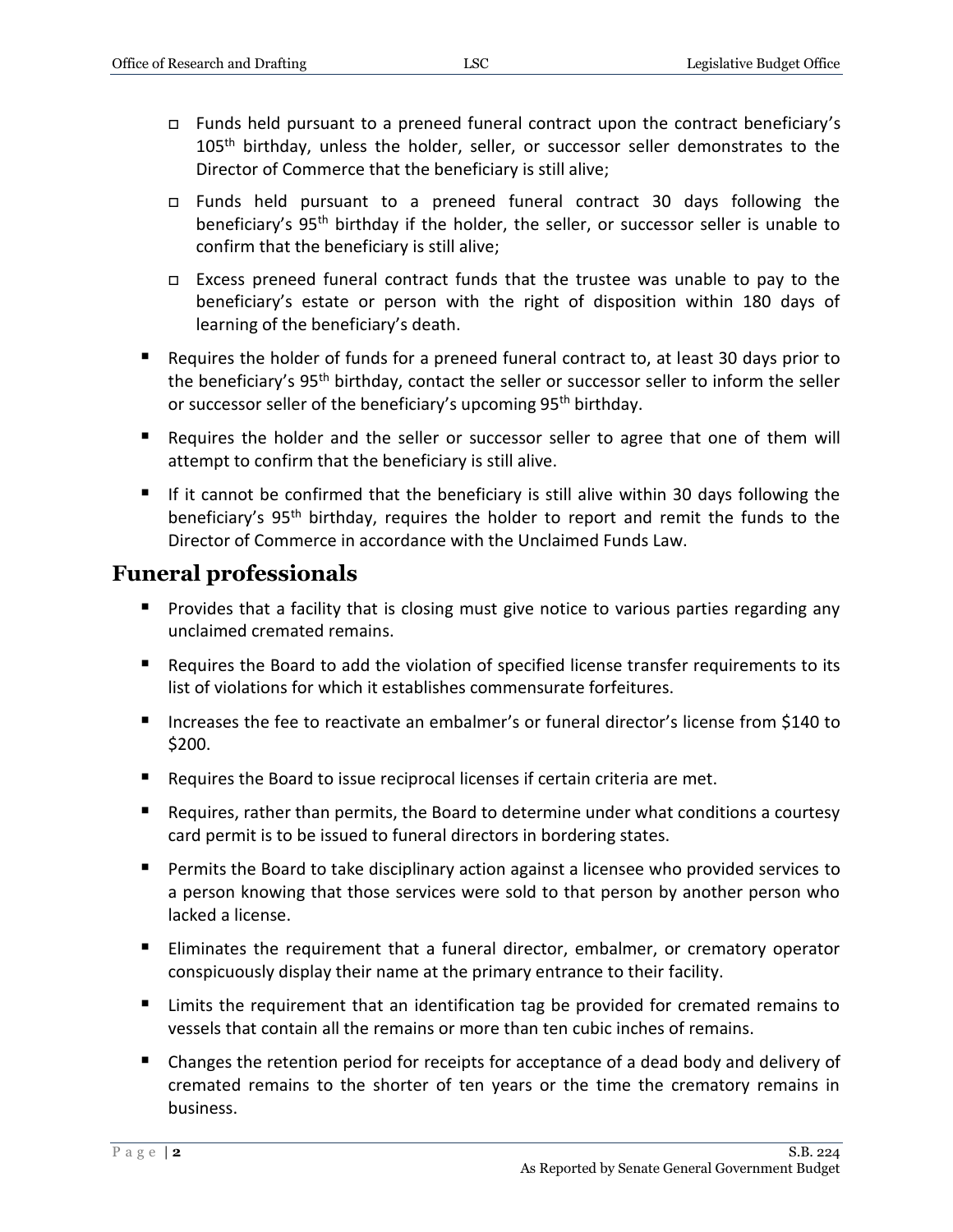- Provides a qualified immunity from civil liability for funeral professionals and facilities when a cremation was performed in accordance with the laws governing the disposition of cremated remains.
- **E** Replaces the requirement that a writing designating a new cremation authorizing agent be acknowledged by a notary public with a requirement that the writing be signed by a witness.

### **Right of disposition**

- Disqualifies a person from serving as a decedent's representative to manage the decedent's final disposition (i.e., burial, cremation, and funeral arrangements) if either of following occur:
	- $\Box$  The person refuses to assume financial responsibility for the costs of the final disposition.
	- $\Box$  The person fails to exercise their rights as representative within 48 hours of being notified of the decedent's death (or 72 hours if there is no notification).
- Removes consideration of a person's willingness to assume financial responsibility for the costs of a decedent's final disposition from the factors that a probate court must consider when the court assigns the right of disposition.

### **Funeral vehicles**

 Authorizes a funeral hearse and a funeral escort vehicle to be equipped with and display a flashing, oscillating, or rotating purple light (in addition to an amber light authorized by current law).

### **Fetal death certificates**

Allows a funeral director to apply for a fetal death certificate and burial permit.

# **TABLE OF CONTENTS**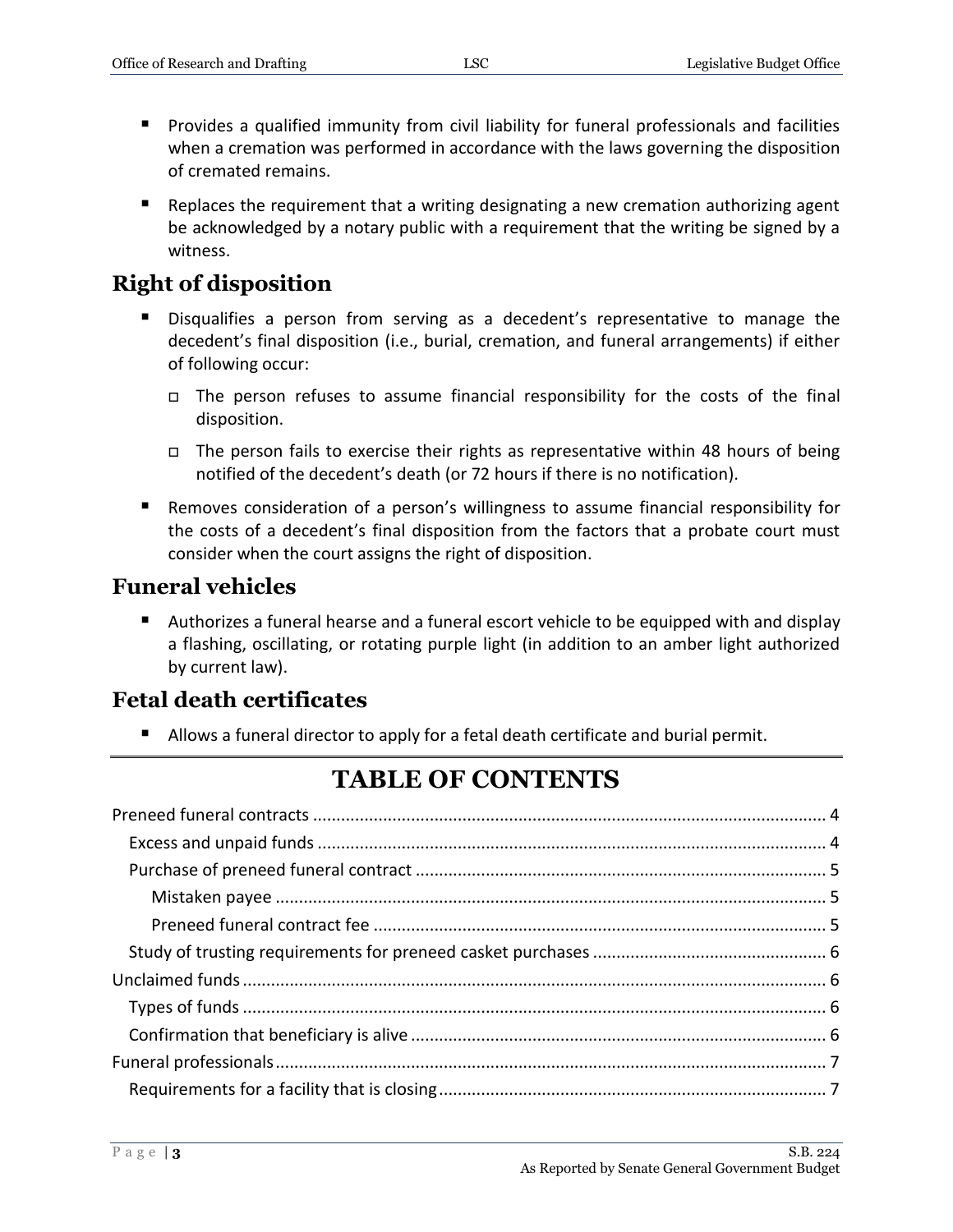# **DETAILED ANALYSIS**

### <span id="page-3-0"></span>**Preneed funeral contracts**

A preneed funeral contract is a contract for certain funeral services or goods to be used in connection with the funeral or final disposition of a dead person, where payment for the goods or services is made prior to the person's death. Only a funeral director may sell a preneed funeral contract that includes funeral services, but other entities, such as cemeteries, may sell preneed funeral contracts that do not include funeral services. The contract can be funded in a number of ways. The contract can be funded through an insurance policy or an annuity. Or the purchaser can pay the cost directly, either in a single payment or through installments; if this approach is used, the seller is required to place the money in a preneed funeral contract trust, with the trustee being a state-licensed trust company; a national bank, federal savings bank, or (sometimes) federal savings association; or a state-licensed credit union. $1$ 

The bill makes changes relating to how these funds must be used, certain reports, mistaken payees, and the collection of fees.

### <span id="page-3-1"></span>**Excess and unpaid funds**

The bill provides that when there are funds left over after performance of a preneed funeral contract, the entity holding the excess funds must pay them directly to the seller of the preneed funeral contract. The seller then must deposit them into a trust or purchase insurance or annuity policies to fund additional preneed funeral contracts.<sup>2</sup>

<sup>1</sup> R.C. 4717.36(D); R.C. 4717.01(T), 4717.31, and 4717.32(B), not in the bill.

 $2$  R.C. 4717.35 and 4717.36(K).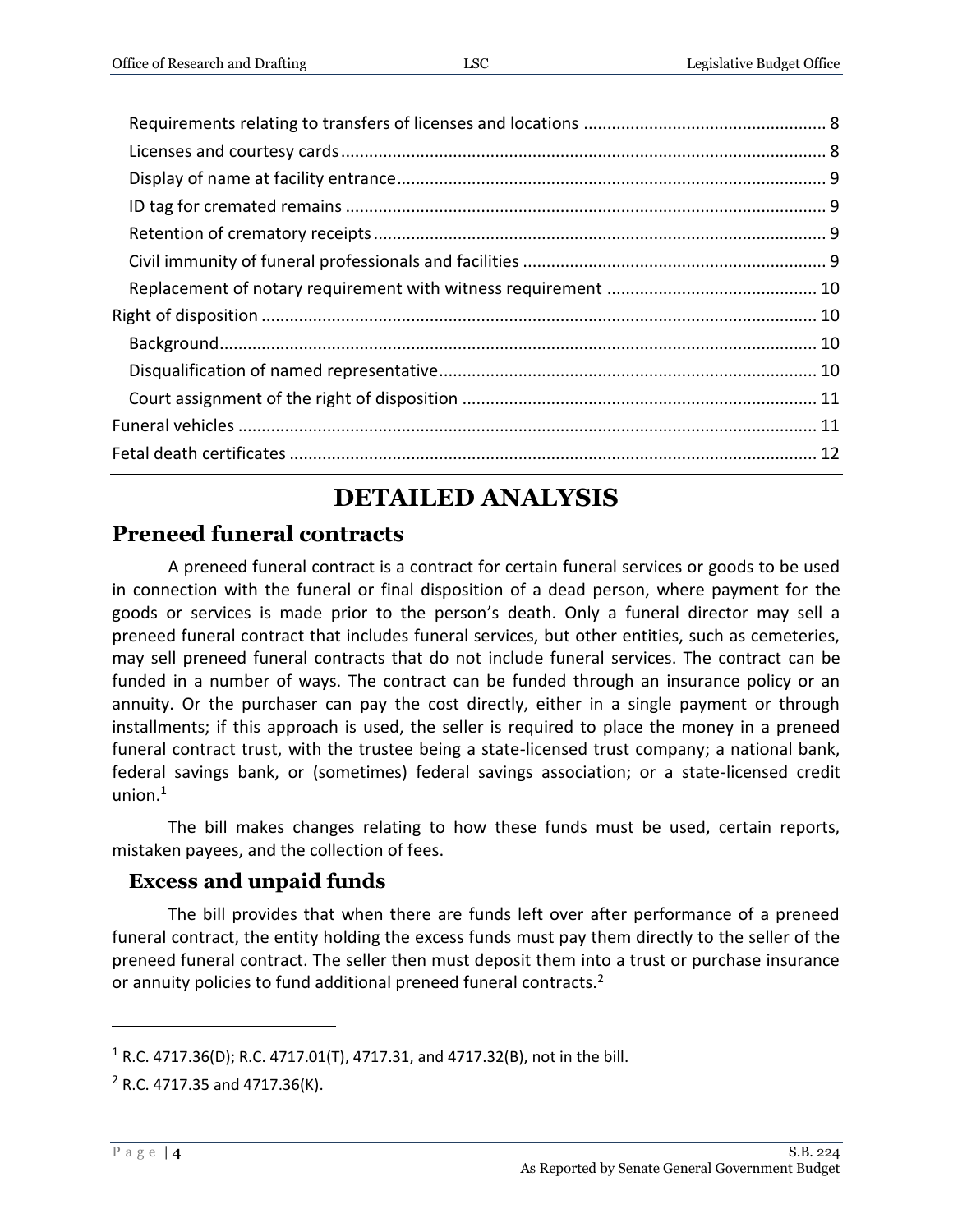Under current law, if the seller of a preneed funeral contract using a preneed funeral contract trust receives notice that the funeral goods and services have been provided by someone else, the seller must direct the trustee holding the funds to pay that provider, if still unpaid, or the beneficiary's estate all funds minus incurred costs. The bill adds a third option: paying the person with the right of disposition of the body. Thus, under the bill, that money must go to the provider, if still unpaid, with the remainder going to the beneficiary's estate *or, if no estate has been opened, to the person with the right of disposition*. The person with the right of disposition is the person assigned by a court as described in "**Court assignment of the right of disposition**" below to direct the disposition of a decedent's remains. (Also see "**Right of disposition,**" below.)

If payment is to be made to the beneficiary's estate or the person with the right of disposition, the bill requires the trustee to make a reasonable attempt to pay within 180 days of receipt of notice that the beneficiary has died. If the trustee is unable to pay within 180 days, the trustee must report and remit the funds to the Director of Commerce pursuant to the Unclaimed Funds Law (see "**Types of funds**" below).<sup>3</sup>

#### <span id="page-4-0"></span>**Purchase of preneed funeral contract**

#### **Mistaken payee**

<span id="page-4-1"></span>As noted above, a preneed funeral contract made by direct purchase requires the seller to create a preneed funeral contract trust for the funds. Current law generally requires all payments by a purchaser of a preneed funeral contract made through direct purchase to be made payable only to the trustee of the preneed funeral contract trust or to the trustee's depository. If the direct purchaser mistakenly makes payment in the form of a check made payable to the seller, the seller may, within five business days of receiving the check, sign over and forward the check to the trustee or the trustee's designated depository.

Similarly, if a preneed funeral contract is to be funded by the purchase of an insurance policy, existing law requires the insurance agent selling the policy to require the purchaser to make payment in a form payable only to the insurance company. Under the bill, if the purchaser made payment in the form of a check made payable to the seller, the seller may, within five business days of receiving the check, sign over and forward the check to the insurance company designated in the contract.<sup>4</sup>

#### **Preneed funeral contract fee**

<span id="page-4-2"></span>Under continuing law, the Board must charge and collect a \$10 fee for each preneed funeral contract except for those funded by the assignment of an existing insurance policy; in other words, preneed funeral contracts funded by an annuity or through direct purchase are subject to this \$10 fee. Current law requires all payments by a purchaser of a preneed funeral contract made through direct purchase, *except for the initial service fee or sales tax,* to be made

 $3$  R.C. 4717.36(J) and (K); R.C. 2108.81 and 2108.70, not in the bill.

<sup>4</sup> R.C. 4717.35 and 4717.36(C).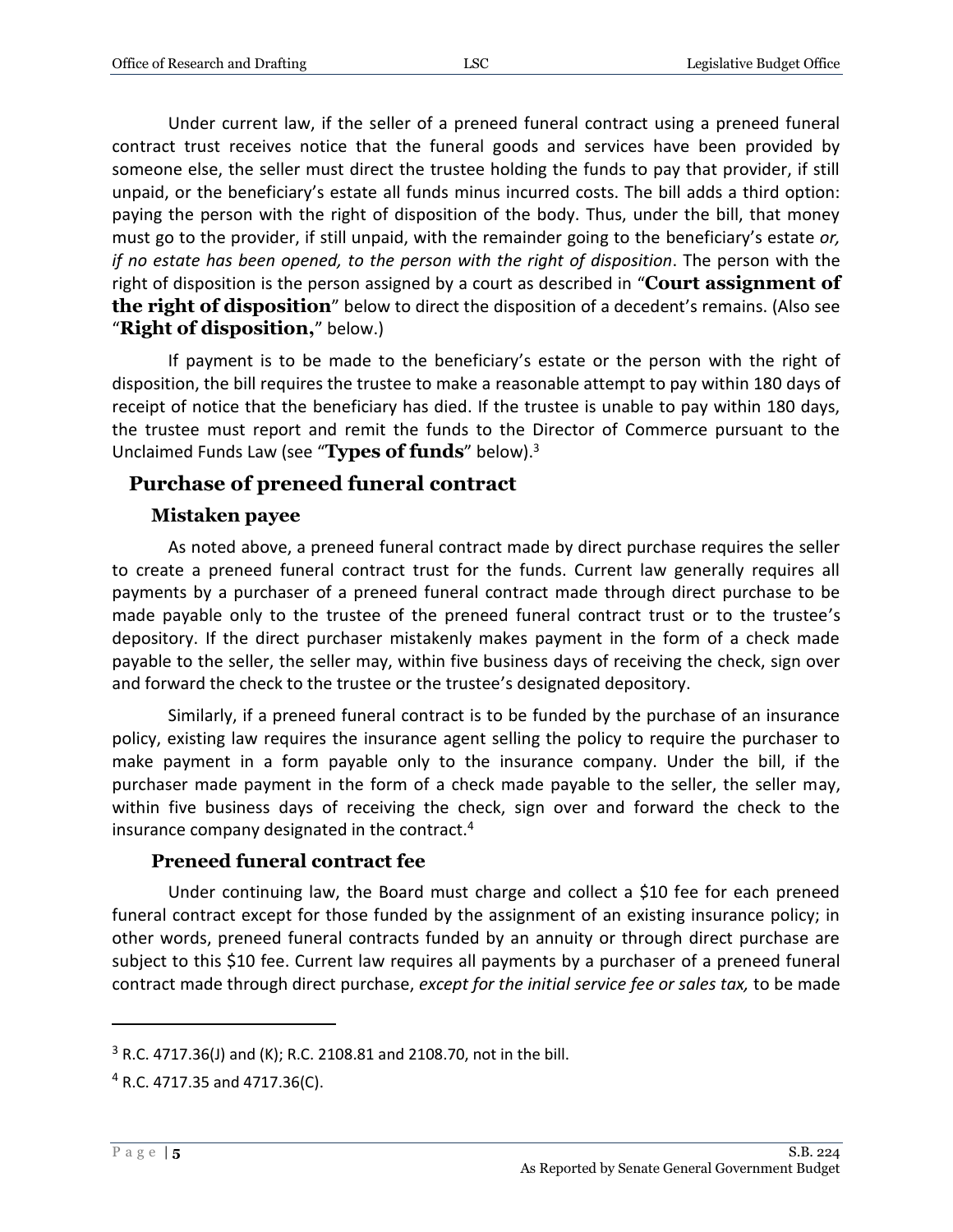by check, cashier's check, money order, or debit or credit card, payable only to the trustee of the preneed funeral contract trust or to the trustee's depository. The bill expands the list of exceptions to include the \$10 fee. In other words, the \$10 fee, along with the initial service fee and sales tax, may be paid by any method, including cash. $5$ 

### <span id="page-5-0"></span>**Study of trusting requirements for preneed casket purchases**

The bill states that the General Assembly intends to review and consider changes to the statutory provisions governing preneed funeral contracts and preneed cemetery merchandise and services contracts in order to clarify the trusting requirements for caskets purchased on a preneed basis. To further this intent, the bill requires the State Board of Embalmers and Funeral Directors to study such trusting requirements as they exist in other states and submit a report of its findings to the General Assembly not later than three months after the bill's effective date.<sup>6</sup>

### <span id="page-5-1"></span>**Unclaimed funds**

### <span id="page-5-2"></span>**Types of funds**

Ohio's Unclaimed Funds Law governs unclaimed property, a financial asset that has been abandoned or unclaimed by the rightful owner for a specific period of time. Businesses holding unclaimed funds must follow procedures specified in the Unclaimed Funds Law. Under the law, the holders of unclaimed funds must report their existence to the state, and the holder or the state then holds the funds for the true owners. The bill adds the following as types of funds subject to the Unclaimed Funds Law:

- Funds held pursuant to a preneed funeral contract upon the contract beneficiary's  $105<sup>th</sup>$ birthday, unless the holder (the trustee or insurance company), seller, or successor seller demonstrates to the Director of Commerce that the beneficiary is still alive;
- Funds held pursuant to a preneed funeral contract 30 days following the beneficiary's 95<sup>th</sup> birthday if the holder, the seller, or successor seller is unable to confirm that the beneficiary is still alive (see "**Confirmation that beneficiary is alive**" below);
- Excess preneed funeral contract funds that the trustee was unable to pay to the beneficiary's estate or person with the right of disposition within 180 days of learning of the beneficiary's death (see "**Excess and unpaid funds**" above).<sup>7</sup>

### <span id="page-5-3"></span>**Confirmation that beneficiary is alive**

Under the bill, the holder of funds for a preneed funeral contract must, at least 30 days prior to the beneficiary's 95<sup>th</sup> birthday, contact the seller or successor seller to inform them of

 $5$  R.C. 4717.36(C)(1).

<sup>6</sup> Section 3.

 $<sup>7</sup>$  R.C. 169.02(S).</sup>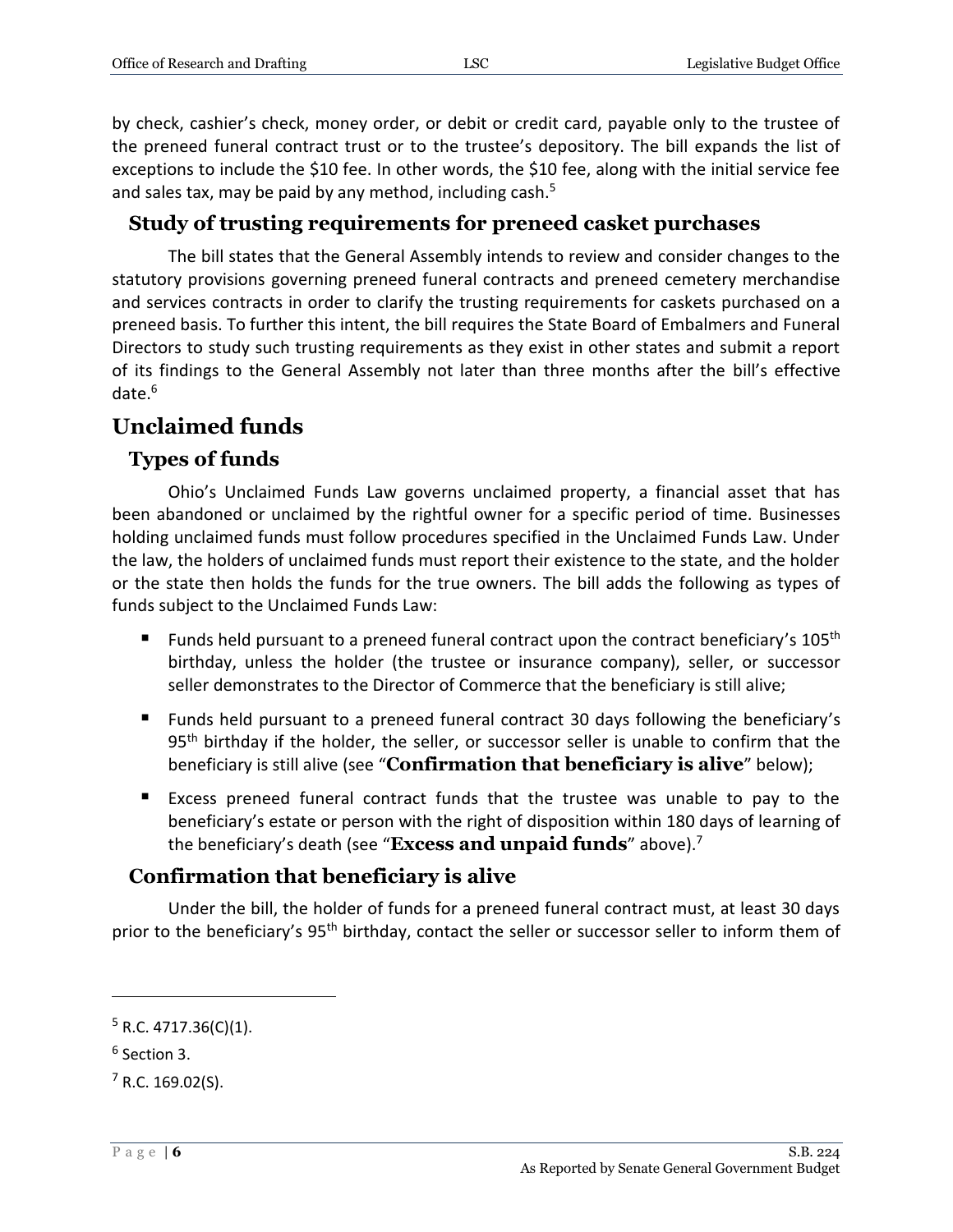the upcoming birthday. The holder and the seller or successor seller must agree to one of the following:

- That the holder will make a reasonable attempt to confirm that the beneficiary is still alive. If the holder cannot confirm this within 30 days following the beneficiary's  $95<sup>th</sup>$ birthday, the holder must report and remit the funds to the Director of Commerce pursuant to the Unclaimed Funds Law.
- That the seller or successor seller will make a reasonable attempt to confirm that the beneficiary is still alive. If the seller or successor seller cannot confirm this within 30 days following the beneficiary's 95<sup>th</sup> birthday, the seller or successor seller must notify the holder within one business day. Upon receiving the notification, the holder must report and remit the funds to the Director of Commerce pursuant to the Unclaimed Funds Law. 8

### <span id="page-6-0"></span>**Funeral professionals**

The bill makes a number of changes to the law regarding embalmers, funeral directors, and crematory operators (funeral professionals) relating to the closure of facilities, transfer of licenses or locations, licenses, disposal of cremated remains, recordkeeping, and a qualified immunity for funeral professionals and facilities.

### <span id="page-6-1"></span>**Requirements for a facility that is closing**

If a facility requiring a license under the funeral professionals law is going out of business, the bill imposes requirements on the person in charge of the facility in relation to unclaimed cremated remains the facility possesses. Under the bill, within 30 days prior to closure, the person must send a written notice to the last known address of the person who executed the cremation authorization form or who is designated to receive the cremated remains. The notice must contain all of the following:

- A statement that the funeral business is going out of business and will close;
- The expected date of closure;
- The manner in which the unclaimed cremated remains will be disposed and, if applicable, the location from which the cremated remains can be retrieved.

If the person in charge cannot comply with the notice requirement or locate the required last known address, the person in charge may seek a declaratory judgment to dispose of the remains from the probate court in the county in which the facility is located.

Within 30 days prior to closing, the person who held the license for the facility must dispose of all unclaimed cremated remains as designated in the notice. If the remains are unclaimed for longer than 60 days the licensee must dispose of the remains, in a manner consistent with the laws governing disposition of cremated remains.

 $8 R.C. 4717.311.$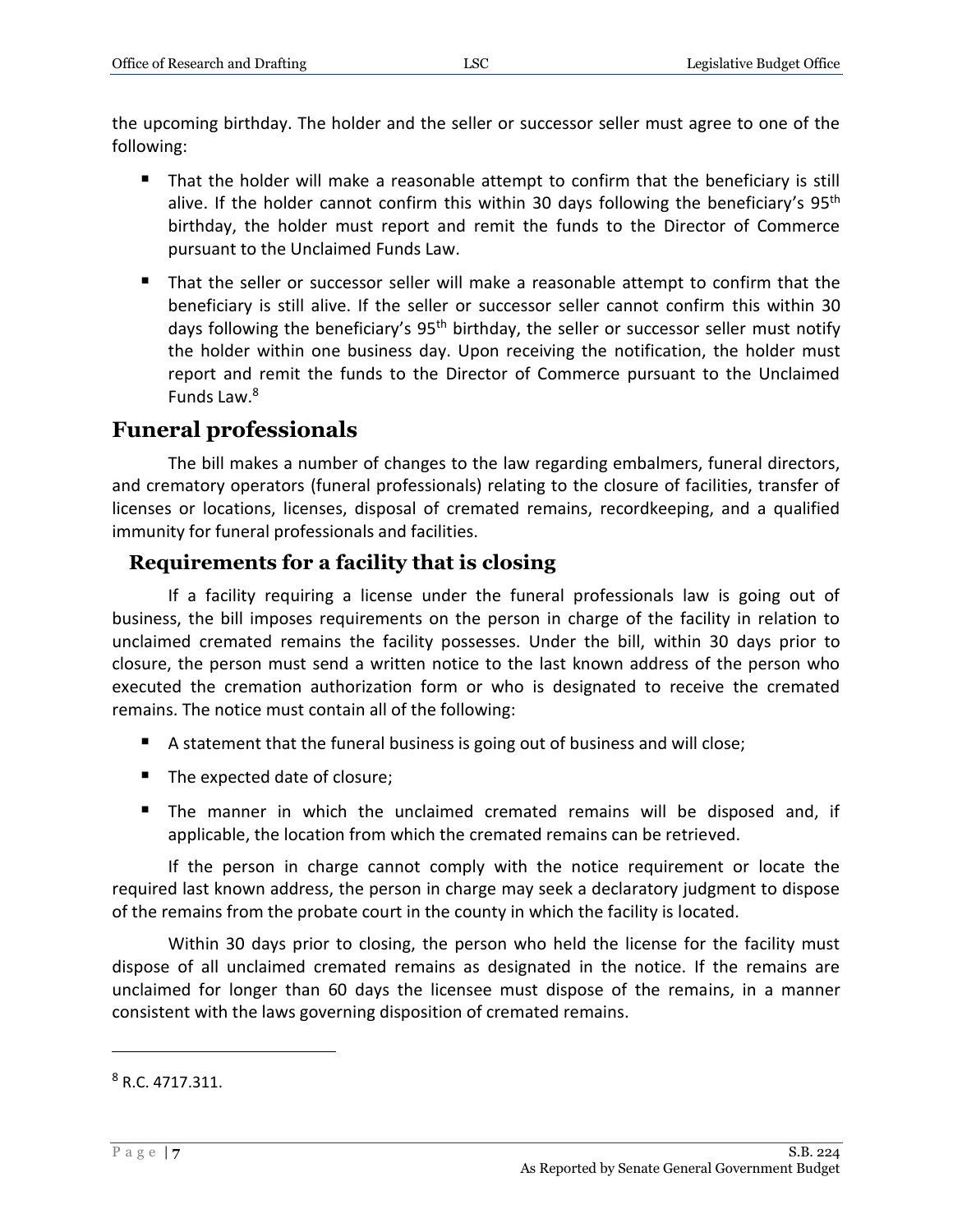Under the bill, within 30 days prior to the closure, the person who holds the license must submit to the Board of Embalmers and Funeral Directors a clearly enumerated account of any unclaimed cremated remains the facility possesses and a copy of the above notice. The bill prohibits a licensee from negligently failing to comply with this requirement.

Under continuing law, the penalty for failing to comply with these requirements is a fine of \$100 to \$5,000, imprisonment for not more than one year, or both, for the first offense. For each subsequent offense the penalty is a fine of \$100 to \$10,000, imprisonment for not more than one year, or both. $9$ 

### <span id="page-7-0"></span>**Requirements relating to transfers of licenses and locations**

Under current law, the Board must adopt rules that list actions that violate the funeral professionals law, as well as commensurate forfeitures. One action is transferring a license to another owner, or transferring the facility's location, without notifying the Board. In addition to transfer without notice, the bill requires that the actions also include failure to timely surrender a license upon the transfer and the failure of the funeral professional who will be in charge after the change to apply for a new license. $^{10}$ 

#### <span id="page-7-1"></span>**Licenses and courtesy cards**

The bill increases the fee to reactivate an embalmer's or funeral director's license from \$140 to \$200.11

Current law *permits* the Board to issue an embalmer's or funeral director's license to an applicant upon presentation by the applicant of an embalmer's or funeral director's license from another state, proof that the applicant in obtaining that license has complied with requirements substantially equal to Ohio's requirements, and the requisite fee. Under the bill, if the applicant does this and presents evidence of good standing in that other state, the bill *requires* the Board to issue the license.<sup>12</sup>

Continuing law permits the Board to issue courtesy card permits, which permit the holder to perform limited actions related to death certificates, funeral ceremonies, interments, and entombments. The bill requires, rather than permits as under existing law, the Board to determine under what conditions a courtesy card permit is to be issued to funeral directors in bordering states.<sup>13</sup>

Lastly, under the bill, the Board may take disciplinary action, such as license suspension or other corrective action, against a licensee or permit holder who provided services to a

 $9$  R.C. 4717.13(E) through (H); R.C. 4717.27 and 4717.99, not in the bill.

<sup>&</sup>lt;sup>10</sup> R.C. 4717.04(A)(9)(f); R.C. 4717.11, not in the bill.

<sup>&</sup>lt;sup>11</sup> R.C. 4717.05(G)(3) and 4717.07(A)(1).

 $12$  R.C. 4717.10(A).

<sup>13</sup> R.C. 4717.10(B) and (C).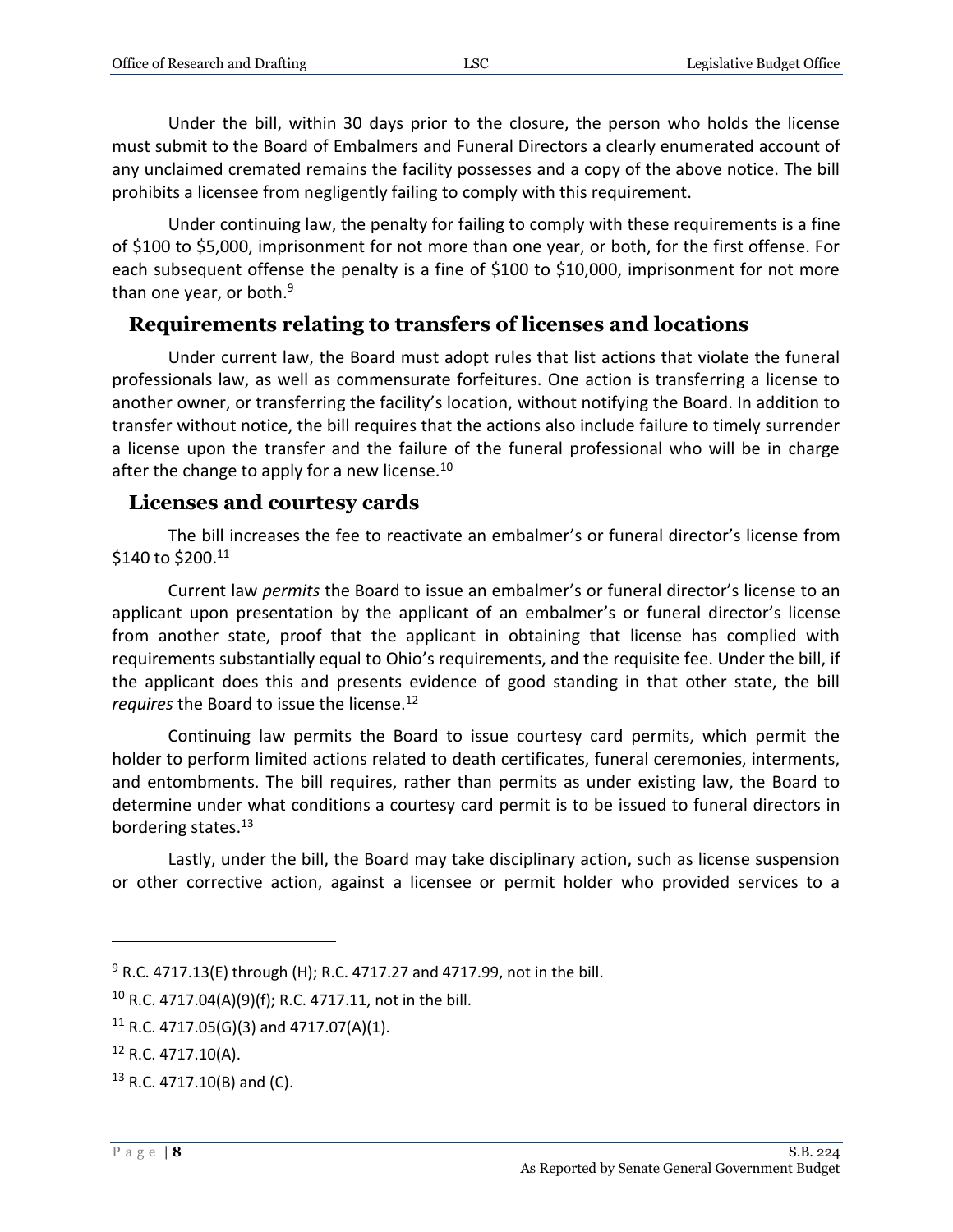person knowing that those services were sold to that person by another person who lacked a license or permit.<sup>14</sup>

#### <span id="page-8-0"></span>**Display of name at facility entrance**

The bill eliminates the requirement that a funeral director, embalmer, or crematory operator conspicuously display their name at the primary entrance to the funeral home, embalming facility, or crematory facility.<sup>15</sup>

#### <span id="page-8-1"></span>**ID tag for cremated remains**

If a body is cremated, current law requires the funeral director or other person in charge of the final disposition of the body to place a tag identifying the person who died in any vessel containing the cremated remains.<sup>16</sup> The bill requires a tag only if the vessel contains all of the cremated remains or more than ten cubic inches of cremated remains.<sup>17</sup> Under continuing law, the penalty for failing to comply with this requirement is a fine of \$100 to \$5,000, imprisonment for not more than one year, or both, for the first offense. For each subsequent offense the penalty is a fine of \$100 to \$10,000, imprisonment for not more than one year, or both.<sup>18</sup>

### <span id="page-8-2"></span>**Retention of crematory receipts**

The bill changes the time periods required for the retention of certain documents by a crematory. Under current law, a crematory must retain a copy of each receipt issued upon acceptance of a dead body and a copy of each receipt issued by the crematory for delivery of cremated remains for as long as the crematory is in business. The bill changes this time period to the shorter of the time it remains in business or ten years following the date of cremation.<sup>19</sup>

### <span id="page-8-3"></span>**Civil immunity of funeral professionals and facilities**

Under current law, a crematory operator, crematory facility, funeral director, or funeral home has civil immunity for certain actions or omissions, unless the actions or omissions were reckless or certain other conditions are met. These protected actions or omissions include cremating a person or disposing of the cremated remains when done in accordance with a cremation authorization form. The bill also provides immunity if the cremation was performed in accordance with the laws governing the disposition of cremated remains, which apply

<sup>14</sup> R.C. 4717.14(A)(10).

<sup>15</sup> R.C. 4717.06.

<sup>16</sup> R.C. 4717.13(B)(3).

<sup>17</sup> R.C. 4717.13(B)(3).

<sup>18</sup> R.C. 4717.99, not in the bill.

<sup>19</sup> R.C. 4717.28(C) and (E).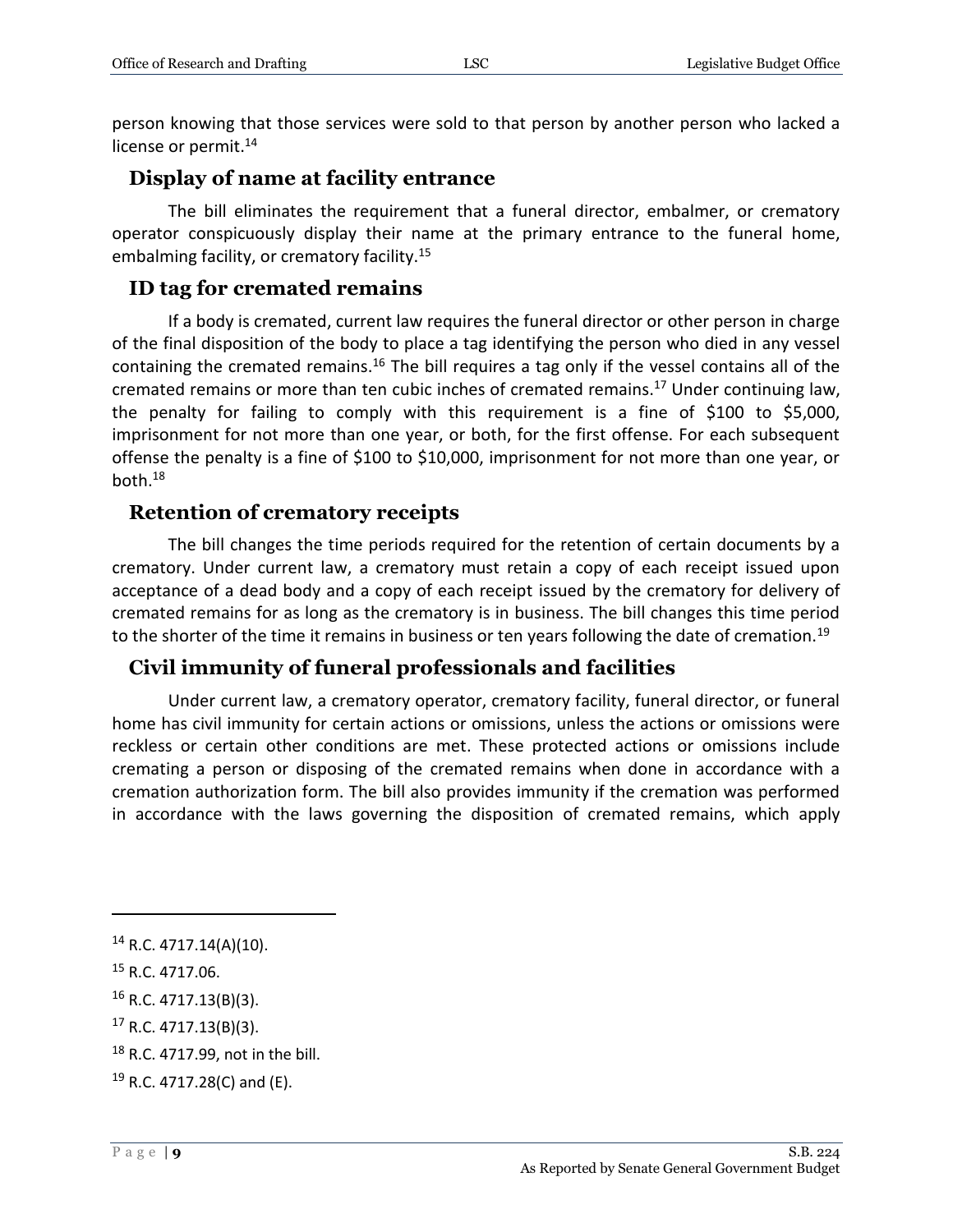generally when the authorization form does not direct disposition of the remains or when the remains remain unclaimed.<sup>20</sup>

### <span id="page-9-0"></span>**Replacement of notary requirement with witness requirement**

Current law allows an authorizing agent (the person entitled to order the cremation of a decedent or body parts and to order the final disposition of the cremated remains of a decedent or body parts) who cannot execute a cremation authorization form in person to designate another individual to serve as the authorizing agent. To do so, the original authorizing agent must provide the crematory facility a written designation, acknowledged before a notary public or other person authorized to administer oaths, authorizing the other individual to serve as the new authorizing agent. The bill eliminates the requirement that the written designation be acknowledged before a notary public or other person authorized to administer oaths, and instead requires it to be signed by the original authorizing agent and by a witness who observed the authorizing agent execute the designation. $^{21}$ 

### <span id="page-9-1"></span>**Right of disposition**

### <span id="page-9-2"></span>**Background**

Ohio law authorizes a person to designate one or more people to manage that person's final disposition after that person dies (i.e., the person's burial, cremation, and funeral arrangements). The person (declarant) can do so through a written declaration that assigns the right of disposition to the specified person or persons (representative). The right of disposition includes:

- 1. The right to determine the location, manner, and conditions of the disposition of the declarant's bodily remains.
- 2. The right to make arrangements and purchase goods and services for the declarant's funeral.
- 3. The right to make arrangements and purchase goods and services for the declarant's burial, cremation, or other manner of final disposition.<sup>22</sup>

### <span id="page-9-3"></span>**Disqualification of named representative**

Under current law, there are a number of ways that a person named as a representative can be disqualified (e.g., if the named representative dies, declines to serve, or cannot be located).<sup>23</sup> The bill adds that a person refusing to assume liability for the costs of the disposition is disqualified from serving as the representative.<sup>24</sup> Further, it clarifies that if a funeral director

<sup>20</sup> R.C. 4717.30(A).

 $21$  R.C. 4717.24(C).

 $22$  R.C. 2108.70(B) and 2108.72, not in the bill.

 $23$  R.C. 2108.75(A).

 $24$  R.C. 2108.75(A)(7).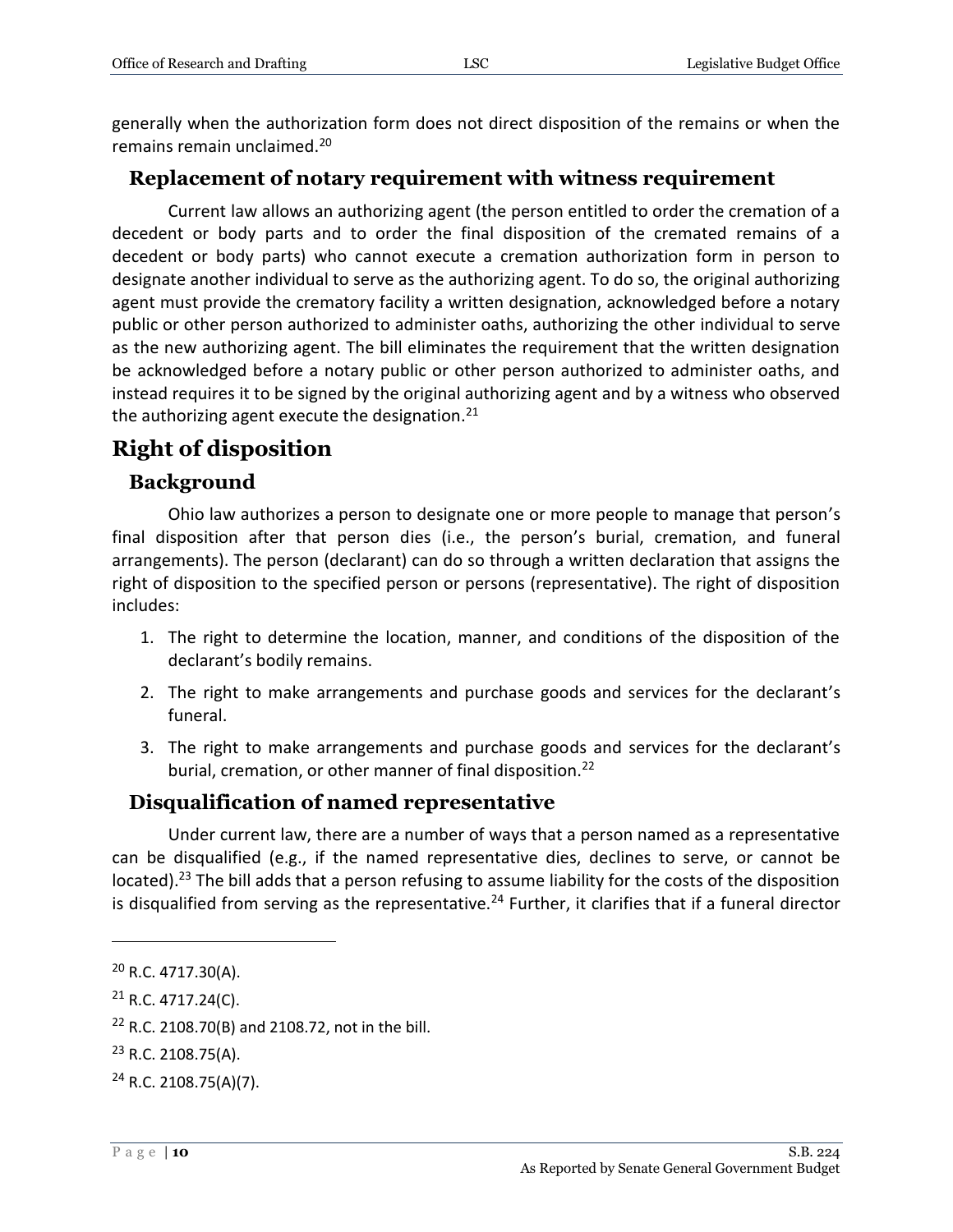serves as the representative (when no other relative or person is capable of assuming the right of disposition or no other relative or interested person can be located), the funeral director is not liable for the costs of that disposition.<sup>25</sup>

Finally, the bill specifies that a person is disqualified if the person fails to exercise the rights as the representative within 48 hours of being notified that the declarant has died. The bill adds that if there is no notification, the time period for disqualification is 72 hours after the declarant's death. Under current law, a person that refuses to exercise their rights as a representative within two days of the death notification is disqualified. Thus, the bill eliminates the requirement that the representative formally refuse to serve.<sup>26</sup>

#### <span id="page-10-0"></span>**Court assignment of the right of disposition**

If a person does not have a written declaration or all representatives and successor representatives are disqualified from serving, the law specifies a default order for who has the right of disposition.<sup>27</sup> In some cases, the probate court with jurisdiction must make the determination of who has the right of disposition (generally because either there is a disagreement over who has the right or no one has claimed the right). In assigning the right of disposition to a person, the court must consider several factors (e.g., the relationship between the decedent and the person, the practicality of the funeral plans desired by the person, and any express written desires by the decedent). $28$ 

The bill removes consideration of a person's willingness to assume financial responsibility for the costs of the final disposition as a factor for consideration by the probate court.<sup>29</sup> As such, a person's willingness or lack thereof to pay for the final arrangements will not be a factor the court considers in making its assignment of the right of disposition.

### <span id="page-10-1"></span>**Funeral vehicles**

The bill authorizes a funeral hearse and a funeral escort vehicle to be equipped with and display a flashing, oscillating, or rotating purple light while traveling down a street or highway as part of a funeral procession.<sup>30</sup> Current law authorizes the similar display and use of an amber light.<sup>31</sup> Generally, most vehicles are prohibited from using flashing lights, except as a turn signal or hazard light. Exceptions to the general prohibition include funeral hearses, funeral escort vehicles, emergency vehicles, highway maintenance vehicles, and certain farm machinery. The

- <sup>28</sup> R.C. 2108.82.
- $29$  R.C. 2108.82(B)(3) and (C)(1).

 $25$  R.C. 2108.75(C).

 $26$  R.C. 2108.75(A)(4).

<sup>&</sup>lt;sup>27</sup> R.C. 2108.81, not in the bill.

 $30$  R.C. 4513.17(C)(2)(d); Ohio Administrative Code 4501-11-06, not in the bill.

 $31$  R.C. 4513.17(C)(1).